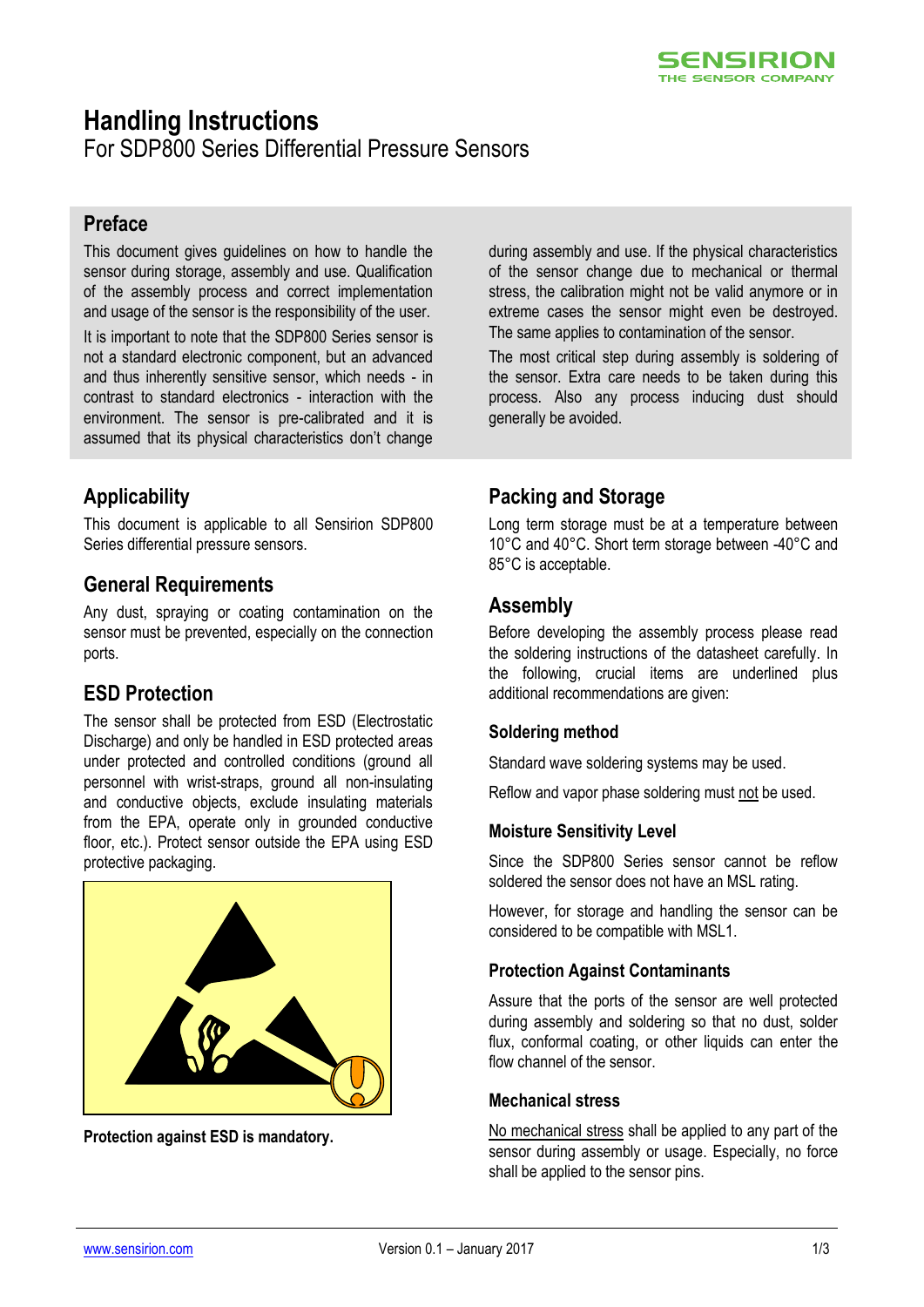#### **Depaneling & Mounting**

Any depanel or separation process of the PCB after soldering of the sensor must be done with special care. Handle the PCB with the ports facing downwards or ensure that the ports are covered if any dust is created by the depaneling process. During mounting and once integrated into a device, mechanical stress on the sensor should be avoided. Sensirion recommends sealing radially on the connection ports with a soft material.

## **Application in Extreme Environment**

Avoid any kind of liquid, fatty and oil emulsive vapors inside the flow channel. If exposed to such conditions, it cannot be guaranteed that the sensors have no drift.

Protect the sensor from dust, which could enter into the flow channel

Avoid condensation inside the sensor. After condensed water has completely evaporated, the sensor will be fully functional again.

The sensor is specified for operation in air,  $N_2$  or  $O_2$ . Avoid aggressive or etching substances such as  $H_2O_2$ or NH<sub>3</sub>.

Application of Sensirion differential pressure sensors to harsh environment must be carefully tested and qualified. The user is responsible for qualification of the sensor for use in a harsh environment.

## **Disclaimer**

The above given restrictions, recommendations, materials, etc. do not cover all possible cases and items.